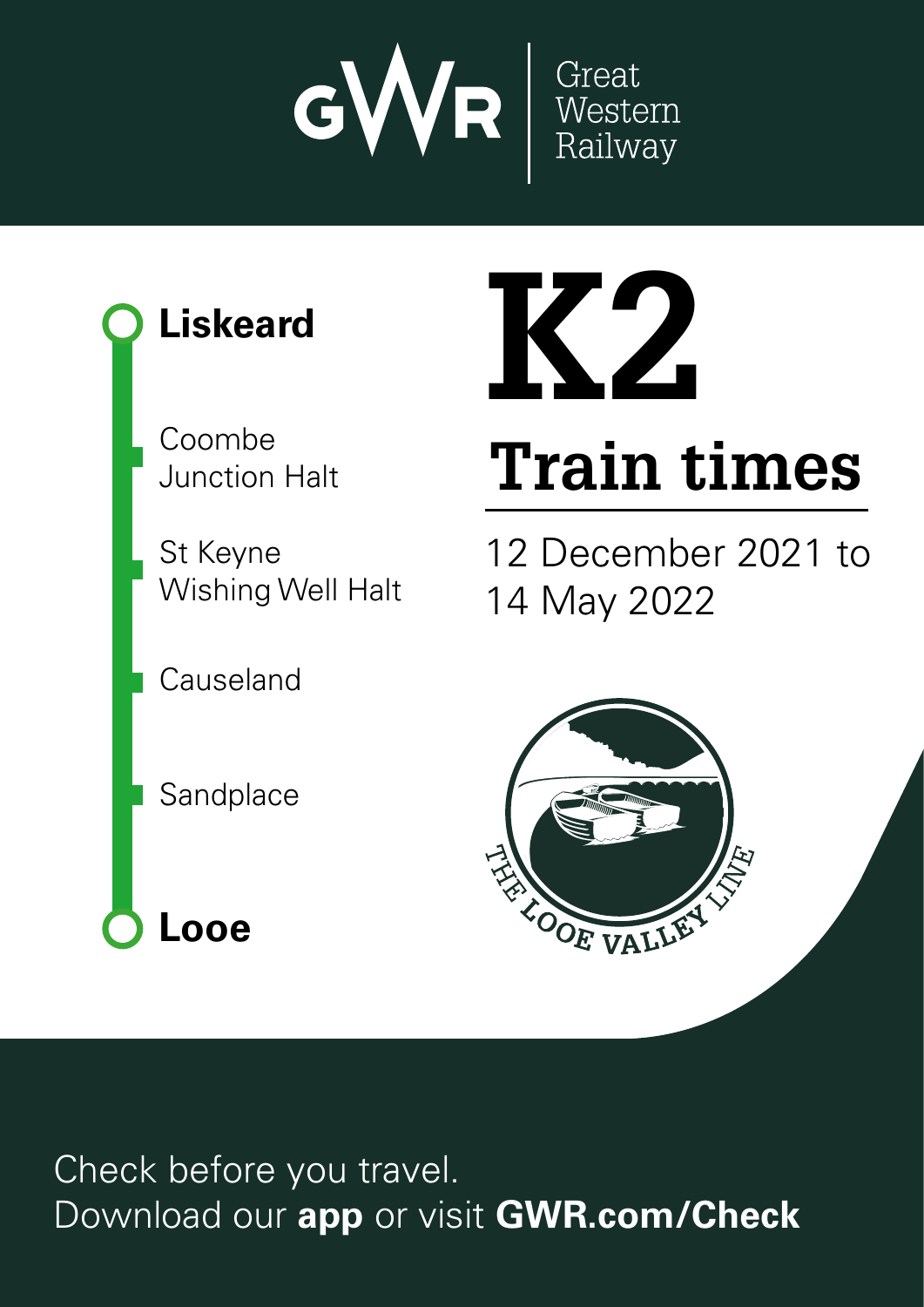### **This timetable shows trains between Liskeard and Looe (The Looe Valley line). All services in this timetable are operated by Great Western Railway.**

#### **Changes to published times**

Improvement works may affect services, especially at<br>weekends. Services may also be different on public holidays check your journey before you leave at **GWR.com/check** 

#### **Replacement buses**

Animals<sup>t</sup>, non-folding bikes, and large items of luggage can't be carried on our buse

h Assistance dogs can be carried.

## **Penalty Fares**

If you don't have a valid ticket you may have to **VA** pay a Penalty Fare. Find out more at **GWR.com/revenueprotection**

#### **National Rail**

Ein and retwork charges apply. Calls from mobiles apply. Calls from mobiles may be higher. The second control of the second control of the second control of the second control of the second control of the second control of **nı**<br>e <mark>ot</mark><br>ed<br>s.i <mark>on</mark><br>ar<br>n b<mark>oli</mark><br>as ay itikets and checket<br>in purchase tips and conditional<br>tickets and conditional conditions and conditions are the conditions are the conditions are the conditions and<br>interactions are the conditions are the condi t<mark>t (</mark><br>me<br>al<br>in <mark>W</mark><br>a<br>a c it it<br>b\*<br>e don't miss offers, and the special deals are all the special departured to the special departured to the special dependence of  $\overline{\phantom{a}}$  and  $\overline{\phantom{a}}$  and  $\overline{\phantom{a}}$  are  $\overline{\phantom{a}}$ Find out more about train times and fares. Call **03457 48 49 50**\* (24 hours, calls may be recorded) or go to **nationalrail.co.uk**

io<br>e. **GWR**You can also find the National Rail Conditions of Travel here.

#### **PlusBus** ¬

of<br><sup>Du:</sup><br>Du: col<br>no<br>**rsl**<br>ail **G**<br>tat<br>**M** An add-on ticket which gives you discounted bus travel to and from many of our stations. Find out more at **plusbus.info**

# **G**<br>**G The Devon & Cornwall Rail Partnership**

This Partnership works to promote rail travel in the region and to improve services and facilities at our stations. Find out more at **dcrp.org.uk**

## **Devon & Cornwall RAIL PARTNERSHIP**

#### **Passenger Assist**

You can arrange help, check station accessibility, buy a ticket and reserve a seat by calling us on Freephone **0800 197 1329** or by text relay **18001 0800 197 1329** (open 0600 to 2300, 7 days a week, except Christmas Day).

You may book assistance by completing the online booking form available on our website.

#### **Station accessibility**

All of our stations are classified for their level of accessibility:

- **Category A:** This station has step-free access to all platforms
- **Category B:** This station has a degree of step-free access to the platform, which may be in both directions or in one direction only. Check details on our website

**Category C:** This station does not have step-free access to any platform

Full details can be found at **GWR.com/PassengerAssist**

#### **NOTES AND SYMBOLS**

**Bold** Through service

Light Connecting service<br> **Green** Buns on certain day **Green** Runs on certain days only, or has differences at some stations. Please check notes for details

ą Minimum time, in minutes, you need to allow between connecting services (this is only shown at stations where this differs from the standard 5 minute allowance)

¬ PlusBus available. For more details, visit plusbus.info

**a** Arrival time<br>**d** Departure t

Departure time **x** Stops on request. Please tell the Conductor if you wish to leave. Please signal to the Driver if you wish to board

## **Bags and Luggage**

You can bring up to 3 pieces of luggage, with a maximum size of 30 x 70 x 90cm. Small and medium sized bags can be stored under your seats or in the overhead racks. Large items can be stored in the dedicated luggage areas. Surfboards can't be taken on our IET trains. Look for GWR trains shown with a  $\blacksquare$  symbol in our timetables.

#### **Bikes**

You must reserve a bike space on many of our services. These are shown in our timetables. Space is limited, so we have a strict first-come, first-served policy. Book a space at<br>your nearest staffed station, through our Customer Support team, or when you buy your ticket online at **GWR.com**

#### **Short platforms**

Some stations have short platforms. In some cases, you can only join or leave the train from certain carriages. Please listen for announcements.

o:<br>ire<br><sub>i</sub>u **Free Wi-Fi and plug sockets** are available on most of our trains.

#### **Delay Repay**

**More**<br>**More**<br>**More**<br>**Bore**<br>**Bore**<br>**Bore** De<br>/ol<br>GN<br>-You are entitled to compensation if your journey has been delayed for 15 minutes or more. Find out more at **GWR.com/DelayRepay**

## **Great Western Railway Customer Panel**

**Transport Focus** 

The UK's independent watchdog for passengers and<br>road users. Call **0300 123 2350**\* or find out more at **transportfocus.org.uk**

#### **Seat reservations on GWR services**

#### $\boxtimes$  **(Shown on our Intercity Express Trains, and some long distance regional trains)**

Reservations are recommended on many of our trains. When you try and buy a ticket, we will allocate you a seat if one is available. We leave some space for those with walk-up tickets, or who may have been disrupted.

If you buy a ticket on the day of travel, we may allocate you a space instead of a specific seat. Sit in any unreserved seat. in your class of travel, following any current social distancing rules as best you can.

#### **Our seat guarantee**

ruli<br> **Du**<br>
If y<br>
you ton<br>13 december 2021<br>12 december 2021 ea<br>1<br>1<br>1<br>1 Download our **app** or visit **GWR.com/Check** If you have a reservation on a GWR service and have to stand, you are entitled to compensation. Find out more at **GWR.com**

# **Large print timetables** are available for our partially sighted customers.

# Call **03457 000 125**\* or email **GWR.Feedback@GWR.com**

|                                             | our trains.                                                                                                                                                                                                              |                   |                |                 |                       |                                                                                                                                                                                                                    | IT YOU HAVE A TESERVATION ON A GIVITY SERVICE AND HAVE TO STATIO,<br>you are entitled to compensation. Find out more at GWR.com |               |                |                 |             |  |  |  |
|---------------------------------------------|--------------------------------------------------------------------------------------------------------------------------------------------------------------------------------------------------------------------------|-------------------|----------------|-----------------|-----------------------|--------------------------------------------------------------------------------------------------------------------------------------------------------------------------------------------------------------------|---------------------------------------------------------------------------------------------------------------------------------|---------------|----------------|-----------------|-------------|--|--|--|
| led)<br>el here.                            | Delay Repay<br>You are entitled to compensation if your journey has been<br>delayed for 15 minutes or more. Find out more at<br><b>GWR.com/DelayRepay</b>                                                                |                   |                |                 |                       |                                                                                                                                                                                                                    |                                                                                                                                 |               |                |                 |             |  |  |  |
| ıvel to and<br>s.info                       | <b>Great Western Railway Customer Panel</b><br>Our panel is set up for you to tell us your thoughts and give<br>us feedback on how we are doing. Find out more at<br><b>GWR.com/Panel</b>                                |                   |                |                 |                       | * Standard network charges apply. Calls from mobiles may be higher<br>All information correct at time of publication. Errors and omissions excepted.<br>Download the most up-to-date version at GWR.com/timetables |                                                                                                                                 |               |                |                 |             |  |  |  |
| region                                      |                                                                                                                                                                                                                          |                   |                |                 |                       |                                                                                                                                                                                                                    |                                                                                                                                 |               |                |                 |             |  |  |  |
|                                             |                                                                                                                                                                                                                          |                   |                |                 |                       |                                                                                                                                                                                                                    |                                                                                                                                 |               |                |                 |             |  |  |  |
|                                             |                                                                                                                                                                                                                          |                   |                |                 |                       |                                                                                                                                                                                                                    |                                                                                                                                 |               |                |                 |             |  |  |  |
|                                             | <b>Large print timetables</b> are available for our partially sighted customers.<br>Call 03457 000 125 <sup>*</sup> or email GWR.Feedback@GWR.com<br>* Standard network charges apply. Calls from mobiles may be higher. |                   |                |                 |                       |                                                                                                                                                                                                                    |                                                                                                                                 |               |                |                 |             |  |  |  |
|                                             |                                                                                                                                                                                                                          |                   |                | <b>Access</b>   |                       | <b>Ticket office hours</b>                                                                                                                                                                                         |                                                                                                                                 | <b>Ticket</b> |                |                 | <b>Bike</b> |  |  |  |
| <b>Station</b><br>Causeland                 |                                                                                                                                                                                                                          | <b>CRS</b><br>CAU | Operator<br>GW | <b>Category</b> | Weekdays<br>Unstaffed | <b>Saturdays</b><br>Unstaffed                                                                                                                                                                                      | <b>Sundays</b><br>Unstaffed                                                                                                     | machine       | <b>Toilets</b> | <b>Car Park</b> | Rack        |  |  |  |
| <b>Coombe Junction Halt</b>                 |                                                                                                                                                                                                                          | COE               | GW             | B<br>B          | Unstaffed             | Unstaffed                                                                                                                                                                                                          | Unstaffed                                                                                                                       |               |                |                 |             |  |  |  |
| <b>Liskeard</b>                             |                                                                                                                                                                                                                          | <b>LSK</b>        | GW             | B               | 0615 - 1845           | $0615 - 1845$                                                                                                                                                                                                      | $0915 - 1645$                                                                                                                   |               | $\bullet$      |                 |             |  |  |  |
| Looe                                        |                                                                                                                                                                                                                          | LOO               | GW             | А               | Unstaffed             | Unstaffed                                                                                                                                                                                                          | Unstaffed                                                                                                                       |               |                |                 |             |  |  |  |
| Plymouth                                    |                                                                                                                                                                                                                          | <b>PLY</b>        | GW             | Α               | 0625 - 2000           | $0625 - 1900$                                                                                                                                                                                                      | $0800 - 2000$                                                                                                                   |               |                |                 |             |  |  |  |
| Sandplace                                   |                                                                                                                                                                                                                          | <b>SDP</b>        | GW             | А               | Unstaffed             | Unstaffed                                                                                                                                                                                                          | Unstaffed                                                                                                                       |               |                |                 |             |  |  |  |
| <b>St Keyne</b><br><b>Wishing Well Halt</b> |                                                                                                                                                                                                                          | <b>SKN</b>        | GW             | B               | Unstaffed             | Unstaffed                                                                                                                                                                                                          | Unstaffed                                                                                                                       |               |                |                 |             |  |  |  |

### **Operator**

GW Great Western Railway For details of accessibility at any station, check **nationalrail.co.uk**